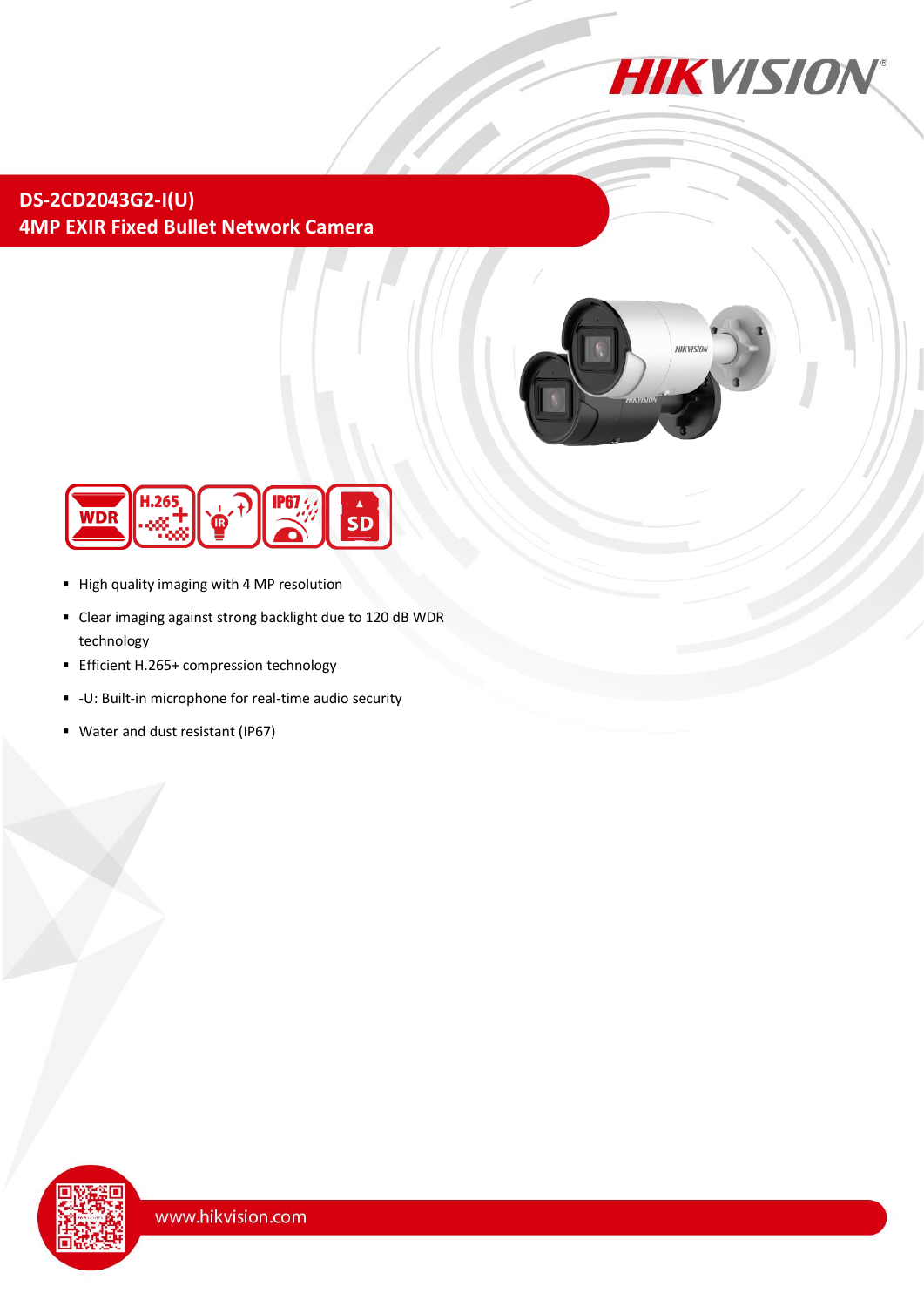

# **Specification**

| Camera                             |                                                                      |  |
|------------------------------------|----------------------------------------------------------------------|--|
| Image Sensor                       | 1/3" Progressive Scan CMOS                                           |  |
| Min. Illumination                  | Color: 0.005 Lux @ (F1.6, AGC ON), 0 Lux with IR on                  |  |
| Shutter Speed                      | 1/3 s to 1/100,000 s                                                 |  |
| Slow Shutter                       | Yes                                                                  |  |
| P/N                                | P/N                                                                  |  |
| Wide Dynamic Range                 | 120 dB                                                               |  |
| Day & Night                        | ICR Cut                                                              |  |
| Angle Adjustment                   | Pan: 0° to 360°, tilt: 0° to 90°, rotate: 0° to 360°                 |  |
| Lens                               |                                                                      |  |
| Lens Type & FOV                    | 2.8 mm, horizontal FOV 103°, vertical FOV 55°, diagonal FOV 122°     |  |
|                                    | 4 mm, horizontal FOV 84°, vertical FOV 45°, diagonal FOV 100°        |  |
|                                    | 6 mm, horizontal FOV 52°, vertical FOV 28°, diagonal FOV 61°         |  |
| Aperture                           | F1.6                                                                 |  |
| Lens Mount                         | M12                                                                  |  |
| <b>DORI</b>                        |                                                                      |  |
| <b>DORI</b>                        | 2.8 mm: D: 67 m, O: 26 m, R: 13 m, I: 6 m                            |  |
|                                    | 4 mm: D: 80 m, O: 31 m, R: 16 m, I: 8 m                              |  |
|                                    | 6 mm: D: 120 m, O: 47, m, R: 24, m, I: 12 m                          |  |
| Illuminator                        |                                                                      |  |
| IR Range                           | Up to 40 m                                                           |  |
| Wavelength                         | 850 nm                                                               |  |
| <b>Video</b>                       |                                                                      |  |
| Max. Resolution                    | $2688 \times 1520$                                                   |  |
|                                    | 50Hz: 25fps (2688 × 1520, 1920 × 1080, 1280 × 720)                   |  |
| Main Stream                        | 60Hz: 30fps (2688 × 1520, 1920 × 1080, 1280 × 720)                   |  |
| Sub Stream                         | 50Hz: 25 fps (640 × 480, 640 × 360)                                  |  |
|                                    | 60Hz: 30 fps (640 $\times$ 480, 640 $\times$ 360)                    |  |
| Third Stream                       | 50Hz: 25 fps (1280 × 720, 640 × 480, 640 × 360)                      |  |
|                                    | 60Hz: 30 fps (1280 $\times$ 720, 640 $\times$ 480, 640 $\times$ 360) |  |
| Video Compression                  | Main stream: H.265/H.264/H.264+/H.265+                               |  |
|                                    | Sub-stream: H.265/H.264/MJPEG                                        |  |
|                                    | Third stream: H.265/H.264                                            |  |
| Video Bit Rate                     | 32 Kbps to 8 Mbps                                                    |  |
| <b>H.264 Type</b>                  | Baseline Profile/Main Profile/High Profile                           |  |
| H.265 Type                         | Main Profile                                                         |  |
| $H.264+$                           | Main Stream supports                                                 |  |
| $H.265+$                           | Main Stream supports                                                 |  |
| <b>Bit Rate Control</b>            | CBR/VBR                                                              |  |
| Scalable Video Coding (SVC)        | Yes                                                                  |  |
| Region of Interest (ROI)           | 1 fixed region for main stream and sub-stream                        |  |
| <b>Audio</b>                       |                                                                      |  |
| <b>Environment Noise Filtering</b> | -U: Yes                                                              |  |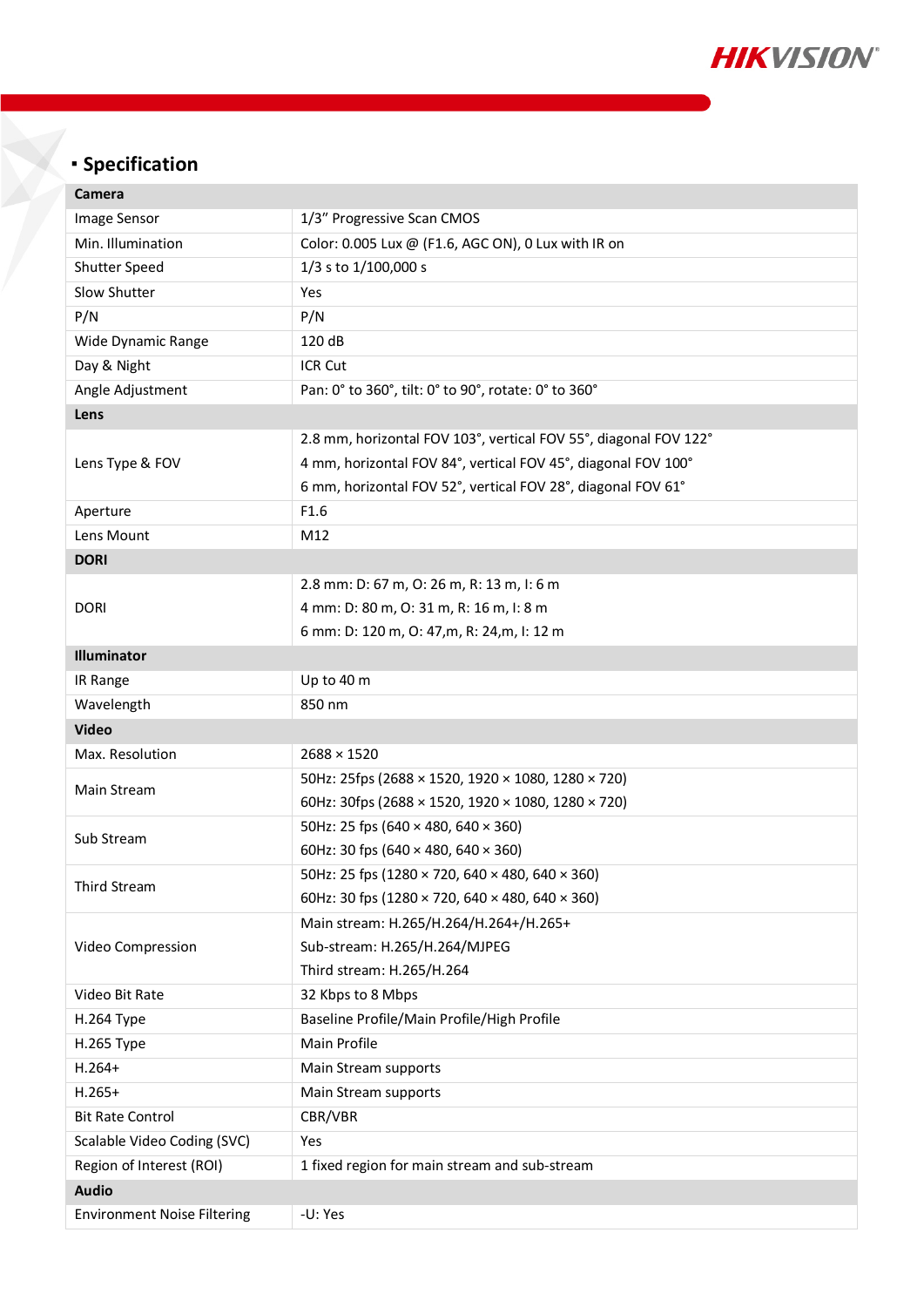

| <b>Audio Sampling Rate</b>                     | -U: 8 kHz/16 kHz/32 kHz/44.1 kHz/48 kHz                                                                                                                                                                                                                                                                                                                                                                                               |  |
|------------------------------------------------|---------------------------------------------------------------------------------------------------------------------------------------------------------------------------------------------------------------------------------------------------------------------------------------------------------------------------------------------------------------------------------------------------------------------------------------|--|
| Audio Compression                              | -U: G.711ulaw/G.711alaw/G.722.1/G.726/MP2L2/PCM/MP3/AAC                                                                                                                                                                                                                                                                                                                                                                               |  |
| Audio Bit Rate                                 | -U:<br>64Kbps(G.711ulaw/G.711alaw)/16Kbps(G.722.1)/16Kbps(G.726)/16Kbps-64Kbps(AAC)                                                                                                                                                                                                                                                                                                                                                   |  |
| <b>Network</b>                                 |                                                                                                                                                                                                                                                                                                                                                                                                                                       |  |
| Simultaneous Live View                         | Up to 6 channels                                                                                                                                                                                                                                                                                                                                                                                                                      |  |
| API                                            | Open Network Video Interface (Profile S, Profile G), ISAPI, SDK                                                                                                                                                                                                                                                                                                                                                                       |  |
| Protocols                                      | TCP/IP, ICMP, HTTP, HTTPS, FTP, DHCP, DNS, DDNS, RTP, RTSP, NTP, UPnP, SMTP,<br>IGMP, 802.1X, QoS, IPv6, UDP, Bonjour, SSL/TLS, PPPoE                                                                                                                                                                                                                                                                                                 |  |
| User/Host                                      | Up to 32 users. 3 user levels: administrator, operator and user                                                                                                                                                                                                                                                                                                                                                                       |  |
|                                                | Password protection, complicated password, HTTPS encryption, IP address filter,                                                                                                                                                                                                                                                                                                                                                       |  |
| Security                                       | Security Audit Log, basic and digest authentication for HTTP/HTTPS, TLS 1.1/1.2, WSSE<br>and digest authentication for Open Network Video Interface                                                                                                                                                                                                                                                                                   |  |
| Network Storage                                | MicroSD/SDHC/SDXC card (256 GB) local storage, and NAS(NFS, SMB/CIFS), auto<br>network replenishment (ANR)                                                                                                                                                                                                                                                                                                                            |  |
| Client                                         | iVMS-4200, Hik-Connect, Hik-Central                                                                                                                                                                                                                                                                                                                                                                                                   |  |
|                                                | Plug-in required live view: IE 10, IE 11                                                                                                                                                                                                                                                                                                                                                                                              |  |
| Web Browser                                    | Plug-in free live view : Chrome 57.0+, Firefox 52.0+                                                                                                                                                                                                                                                                                                                                                                                  |  |
|                                                | Local service: Chrome 57.0+, Firefox 52.0+                                                                                                                                                                                                                                                                                                                                                                                            |  |
| Image                                          |                                                                                                                                                                                                                                                                                                                                                                                                                                       |  |
| Day/Night Switch                               | Day, Night, Auto, Schedule                                                                                                                                                                                                                                                                                                                                                                                                            |  |
| Image Enhancement                              | BLC, HLC, 3D DNR                                                                                                                                                                                                                                                                                                                                                                                                                      |  |
| Image Parameters Switch                        | Yes                                                                                                                                                                                                                                                                                                                                                                                                                                   |  |
| Image Settings                                 | Rotate, mirror, privacy mask, saturation, brightness, contrast, sharpness, gain, white                                                                                                                                                                                                                                                                                                                                                |  |
|                                                | balance adjustable by client software or web browser                                                                                                                                                                                                                                                                                                                                                                                  |  |
| Interface                                      |                                                                                                                                                                                                                                                                                                                                                                                                                                       |  |
| <b>Built-in Microphone</b>                     | -U: Yes                                                                                                                                                                                                                                                                                                                                                                                                                               |  |
| On-board Storage                               | Built-in micro SD, up to 256 GB                                                                                                                                                                                                                                                                                                                                                                                                       |  |
| Hardware Reset                                 | Yes                                                                                                                                                                                                                                                                                                                                                                                                                                   |  |
| Communication Interface                        | 1 RJ45 10M/100M self-adaptive Ethernet port                                                                                                                                                                                                                                                                                                                                                                                           |  |
| <b>Smart Feature-Set</b>                       |                                                                                                                                                                                                                                                                                                                                                                                                                                       |  |
| <b>Basic Event</b>                             | Motion detection (human and vehicle), video tampering alarm, exception                                                                                                                                                                                                                                                                                                                                                                |  |
| <b>Smart Event</b>                             | Line crossing detection, intrusion detection                                                                                                                                                                                                                                                                                                                                                                                          |  |
| <b>Face Detection</b>                          | Yes                                                                                                                                                                                                                                                                                                                                                                                                                                   |  |
| <b>Intelligent (Deep Learning Algorithm)</b>   |                                                                                                                                                                                                                                                                                                                                                                                                                                       |  |
| Face Capture                                   | Yes                                                                                                                                                                                                                                                                                                                                                                                                                                   |  |
| General                                        |                                                                                                                                                                                                                                                                                                                                                                                                                                       |  |
| Linkage Method                                 | Upload to FTP/memory card/NAS, notify surveillance center, trigger record, trigger<br>capture                                                                                                                                                                                                                                                                                                                                         |  |
| Web Client Language<br><b>General Function</b> | 33 languages<br>English, Russian, Estonian, Bulgarian, Hungarian, Greek, German, Italian, Czech, Slovak,<br>French, Polish, Dutch, Portuguese, Spanish, Romanian, Danish, Swedish, Norwegian,<br>Finnish, Croatian, Slovenian, Serbian, Turkish, Korean, Traditional Chinese, Thai,<br>Vietnamese, Japanese, Latvian, Lithuanian, Portuguese (Brazil), Ukrainian<br>Anti-flicker, heartbeat, password reset via e-mail, pixel counter |  |
|                                                |                                                                                                                                                                                                                                                                                                                                                                                                                                       |  |

X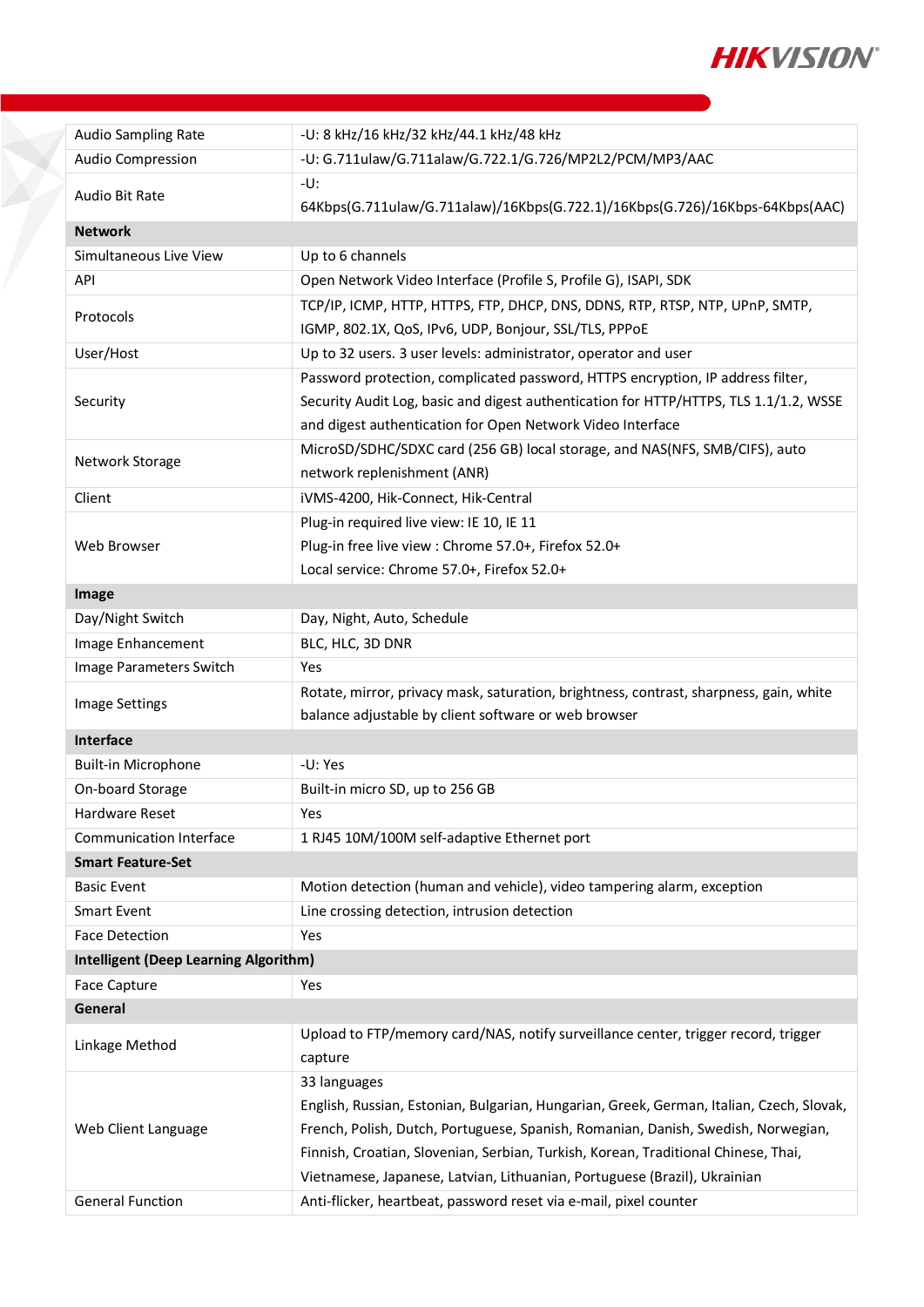

| <b>Storage Conditions</b>    | -30 °C to 60 °C (-22 °F to 140 °F). Humidity 95% or less (non-condensing)       |
|------------------------------|---------------------------------------------------------------------------------|
| <b>Startup and Operating</b> | -30 °C to 60 °C (-22 °F to 140 °F). Humidity 95% or less (non-condensing)       |
| Conditions                   |                                                                                 |
| Power Supply                 | 12 VDC ± 25%, reverse polarity protection                                       |
|                              | PoE: (802.3af, 36 V to 57 V), Class 3                                           |
| Power Consumption and        | 12 VDC, 0.5 A, max. 6 W                                                         |
| Current                      | PoE (802.3af, 36 V to 57 V), 0.2 A to 0.13 A, max. 7 W                          |
| Power Interface              | Ø5.5 mm coaxial power plug                                                      |
| Camera Dimension             | $\varphi$ 70 × 161.7 mm ( $\varphi$ 2.76" × 6.37")                              |
| Package Dimension            | $216 \times 121 \times 118$ mm $(8.6" \times 4.8" \times 4.7")$                 |
| Camera Weight                | Approx. 490 g (1.1 lb.)                                                         |
| With Package Weight          | Approx. 724 g (1.6 lb.)                                                         |
| Approval                     |                                                                                 |
| <b>EMC</b>                   | FCC (47 CFR Part 15, Subpart B); CE-EMC (EN 55032: 2015, EN 61000-3-2: 2014, EN |
|                              | 61000-3-3: 2013, EN 50130-4: 2011 +A1: 2014); RCM (AS/NZS CISPR 32: 2015); IC   |
|                              | (ICES-003: Issue 6, 2016); KC (KN 32: 2015, KN 35: 2015)                        |
| Safety                       | UL (UL 60950-1); CB (IEC 60950-1:2005 + Am 1:2009 + Am 2:2013); CE-LVD (EN      |
|                              | 60950-1:2005 + Am 1:2009 + Am 2:2013); BIS (IS 13252(Part                       |
|                              | 1):2010+A1:2013+A2:2015)                                                        |
| Environment                  | CE-RoHS (2011/65/EU); WEEE (2012/19/EU); Reach (Regulation (EC) No 1907/2006)   |
| Protection                   | IP67 (IEC 60529-2013)                                                           |

## **Available Model**

DS-2CD2043G2-I (2.8/4/6 mm) DS-2CD2043G2-IU (2.8/4/6 mm)

## **Dimension**